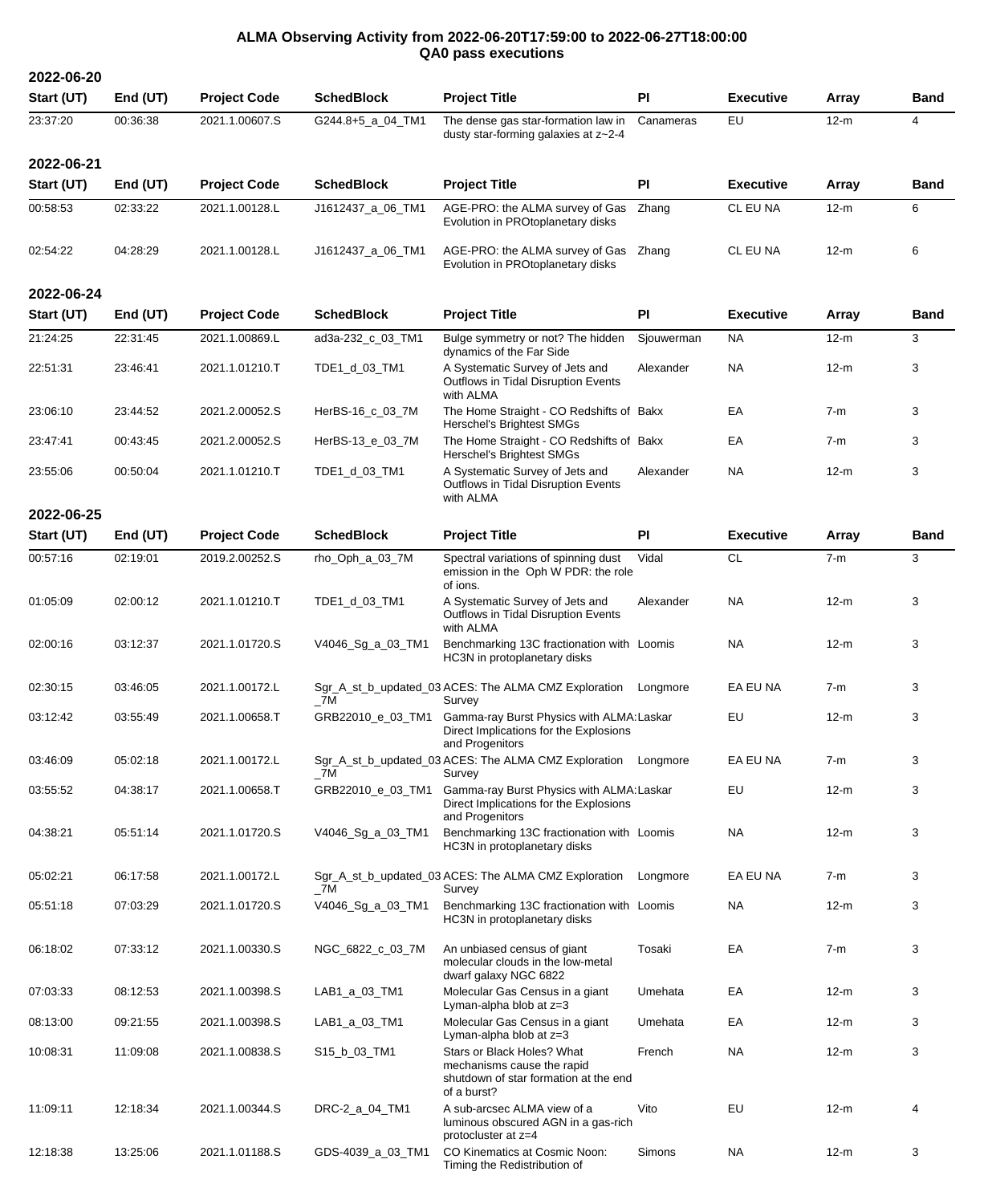|            |          |                     |                     | <b>Metals Around Galaxies</b>                                                                                                                       |            |                  |                    |      |
|------------|----------|---------------------|---------------------|-----------------------------------------------------------------------------------------------------------------------------------------------------|------------|------------------|--------------------|------|
| 18:39:08   | 19:38:34 | 2021.1.00607.S      | $G244.8+5$ a 04 TM1 | The dense gas star-formation law in<br>dusty star-forming galaxies at z~2-4                                                                         | Canameras  | EU               | $12-m$             | 4    |
| 19:26:07   | 20:42:09 | 2021.2.00137.S      | cid_346_a_04_7M     | Properties of the most extended<br>molecular halo ever observed                                                                                     | Circosta   | EU               | $7-m$              | 4    |
| 19:48:45   | 20:59:37 | 2021.2.00175.S      | WB89_114_a_06_TP    | An ACA census of Galactic metal-<br>poor molecular clouds                                                                                           | Lin        | <b>OTHER</b>     | <b>Total Power</b> | 6    |
| 19:59:08   | 21:20:19 | 2021.1.01159.S      | COS2987_a_06_TM1    | Witnessing the Assembly of a<br>Massive Rotating Disk Galaxy In the<br>Epoch of Reionization                                                        | Nascimento | <b>CL</b>        | $12-m$             | 6    |
| 20:42:13   | 22:05:56 | 2021.2.00116.S      | Cha-MOSA_a_03_7M    | Ice and Gas: Novel insights into the<br>cold chemistry of molecular cloud<br>cores                                                                  | Jorgensen  | EU               | $7-m$              | 3    |
| 20:59:42   | 22:14:20 | 2021.1.00199.S      | NGC3941_a_03_TP     | Systematically Measuring CO<br><b>Emission of Double-Barred Galaxies</b>                                                                            | Wu         | EA               | <b>Total Power</b> | 3    |
| 21:35:17   | 22:03:51 | 2021.1.01500.S      | cid_87_a_03_TM1     | Unravelling the pathways of AGN-<br>driven quenching in high-redshift<br>galaxies                                                                   | Rosario    | EU               | $12-m$             | 3    |
| 22:06:00   | 23:29:10 | 2021.2.00116.S      | Cha-MOSA_a_03_7M    | Ice and Gas: Novel insights into the<br>cold chemistry of molecular cloud<br>cores                                                                  | Jorgensen  | EU               | $7-m$              | 3    |
| 22:15:58   | 23:30:10 | 2021.1.00199.S      | NGC3941_a_03_TP     | Systematically Measuring CO<br><b>Emission of Double-Barred Galaxies</b>                                                                            | Wu         | EA               | <b>Total Power</b> | 3    |
| 22:21:27   | 23:20:31 | 2021.1.00838.S      | J1057_a_03_TM1      | Stars or Black Holes? What<br>mechanisms cause the rapid<br>shutdown of star formation at the end<br>of a burst?                                    | French     | <b>NA</b>        | $12-m$             | 3    |
| 23:29:17   | 00:47:01 | 2021.1.01142.S      | $J1347+23$ a 04 7M  | The cold molecular medium across<br>Enormous Ly-alpha Nebulae: studying<br>clustered galaxy formation with<br>ALMA+ACA                              | Emonts     | NA               | $7-m$              | 4    |
| 23:30:14   | 00:31:23 | 2021.1.00766.S      | RXCJ1558_b_05_TM1   | Constraining the cold accretion onto<br>the most massive Black Holes                                                                                | Rose       | EU               | $12-m$             | 5    |
| 2022-06-26 |          |                     |                     |                                                                                                                                                     |            |                  |                    |      |
|            |          |                     |                     |                                                                                                                                                     |            |                  |                    |      |
| Start (UT) | End (UT) | <b>Project Code</b> | <b>SchedBlock</b>   | <b>Project Title</b>                                                                                                                                | PI         | <b>Executive</b> | <b>Array</b>       | Band |
| 00:32:43   | 01:55:59 | 2021.1.00802.S      | IRAS_162_a_06_TP    | Mapping Flows of Gas Around 0.2 to Federman<br>310 Lsun Protostars: ALMA Imaging<br>of JWST Targeted Protostars                                     |            | <b>NA</b>        | <b>Total Power</b> | 6    |
| 00:57:45   | 01:55:28 | 2021.1.00838.S      | J1313_a_03_TM1      | Stars or Black Holes? What<br>mechanisms cause the rapid<br>shutdown of star formation at the end<br>of a burst?                                    | French     | NA.              | 12-m               | 3    |
| 00:59:33   | 02:21:05 | 2019.2.00252.S      | rho_Oph_a_03_7M     | Spectral variations of spinning dust<br>emission in the Oph W PDR: the role                                                                         | Vidal      | <b>CL</b>        | $7-m$              | 3    |
| 01:56:02   | 03:06:08 | 2021.1.00172.L      | Sgr_A_st_x_03_TP    | of ions.<br>ACES: The ALMA CMZ Exploration                                                                                                          | Longmore   | EA EU NA         | <b>Total Power</b> | 3    |
| 03:10:39   | 04:26:37 | 2021.1.00172.L      | Sgr_A_st_x_03_TP    | Survey<br>ACES: The ALMA CMZ Exploration                                                                                                            | Longmore   | EA EU NA         | <b>Total Power</b> | 3    |
| 04:26:46   | 05:00:55 | 2021.1.00172.L      | Sgr_A_st_x_03_TP    | Survey<br>ACES: The ALMA CMZ Exploration                                                                                                            | Longmore   | EA EU NA         | <b>Total Power</b> | 3    |
| 05:02:26   | 06:18:00 | 2021.1.00172.L      | Sgr_A_st_as_03_7M   | Survey<br>ACES: The ALMA CMZ Exploration                                                                                                            | Longmore   | EA EU NA         | $7-m$              | 3    |
| 05:02:46   | 06:12:33 | 2021.1.00172.L      | Sgr_A_st_x_03_TP    | Survey<br>ACES: The ALMA CMZ Exploration                                                                                                            | Longmore   | EA EU NA         | <b>Total Power</b> | 3    |
| 05:04:19   | 06:16:58 | 2021.1.01720.S      | V4046_Sg_a_03_TM1   | Survey<br>Benchmarking 13C fractionation with Loomis<br>HC3N in protoplanetary disks                                                                |            | NA               | $12-m$             | 3    |
| 06:12:38   | 07:22:35 | 2021.1.00172.L      | Sgr_A_st_x_03_TP    | ACES: The ALMA CMZ Exploration                                                                                                                      | Longmore   | EA EU NA         | <b>Total Power</b> | 3    |
| 06:17:02   | 07:26:21 | 2021.1.00398.S      | LAB1_a_03_TM1       | Survey<br>Molecular Gas Census in a giant                                                                                                           | Umehata    | EA               | $12-m$             | 3    |
| 06:18:05   | 07:33:02 | 2021.1.00330.S      | NGC_6822_c_03_7M    | Lyman-alpha blob at z=3<br>An unbiased census of giant<br>molecular clouds in the low-metal                                                         | Tosaki     | EA               | $7-m$              | 3    |
| 07:22:48   | 08:12:11 | 2021.2.00164.S      | SS433_kn_a_03_TP    | dwarf galaxy NGC 6822<br>Study of microquasar SS433 as a                                                                                            | Sakemi     | EA               | <b>Total Power</b> | 3    |
| 07:26:25   | 08:27:03 | 2021.1.00838.S      | S15_b_03_TM1        | cosmic-ray particle accelerator<br>Stars or Black Holes? What<br>mechanisms cause the rapid<br>shutdown of star formation at the end<br>of a burst? | French     | NA               | $12-m$             | 3    |